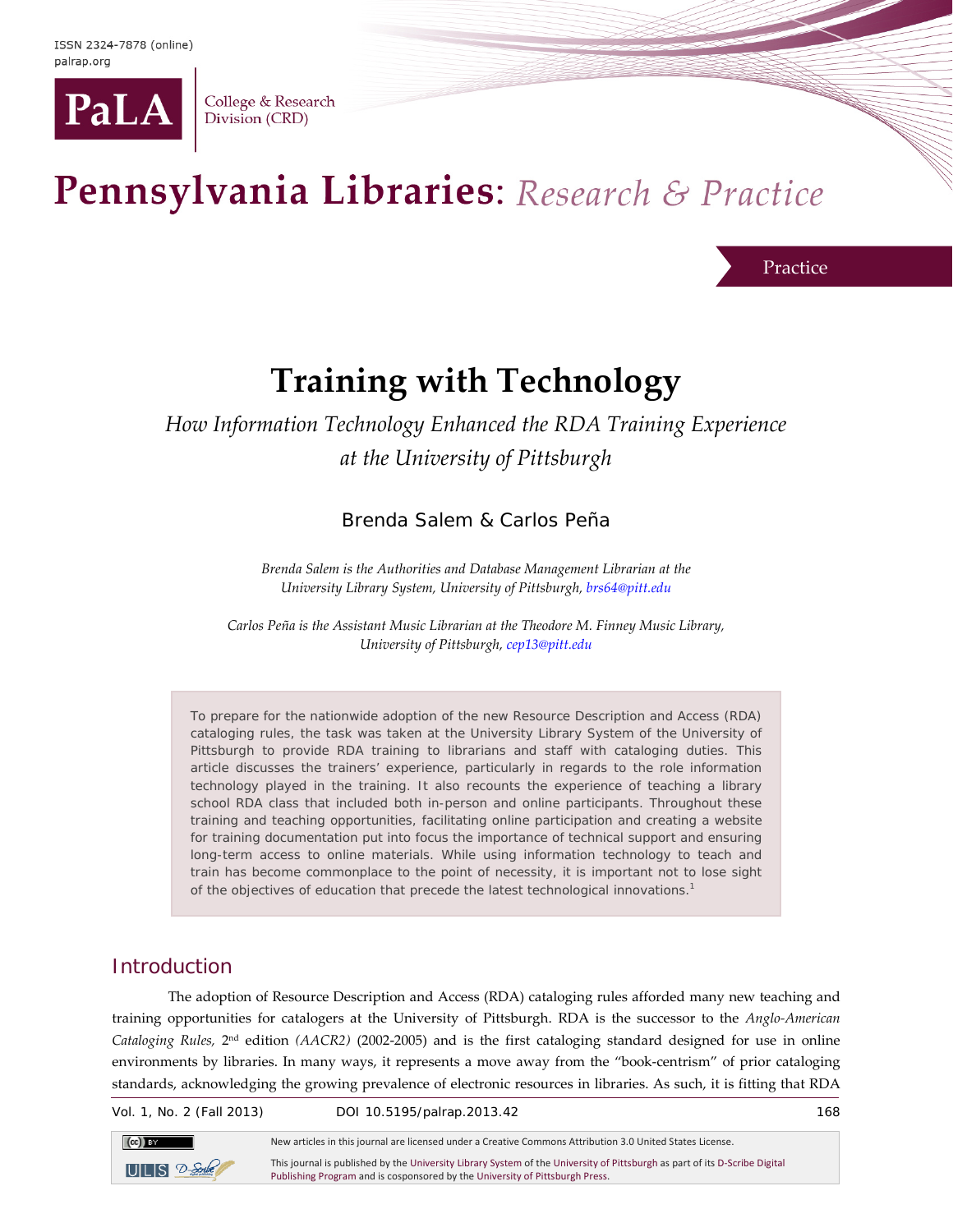teaching and training would make extensive use of technology. A combination of in-person instruction and online tools were used in a wide array of RDA teaching and training experiences at the University of Pittsburgh, which included training and information sessions for librarians and staff of the University Library System (ULS), as well as teaching in the University of Pittsburgh's School of Information Sciences (SIS).

With the approach of the first day of nationwide RDA implementation on March 31, 2013, also known as "RDA Day One," it was important for ULS catalogers to be sufficiently trained in advance. In the fall of 2012, the cataloging librarians from the ULS Cataloging Management Unit (CMU) taught themselves the workings of the new standard using online training materials available from the Library of Congress, including RDA Name Authority Cooperative Program (NACO) training modules. After becoming sufficiently familiar with RDA, two of the Cataloging Management Unit librarians, Faye Leibowitz and Brenda Salem, were asked to coordinate RDA training for ULS staff, which was scheduled for early 2013. The training included the option of participating remotely via web-conferencing software. All training documentation to be accessed by the trainees was uploaded to a dedicated website. After the staff training sessions, the rest of the CMU catalogers served as mentors for the ULS cataloging staff.

### Literature Review

A two-part article by Janet Swan Hill (2004a; 2004b) on the historical trends in cataloging education in library schools and on-the-job training gives a good general overview of how technology has affected the way cataloging education is being delivered. Swan Hill (2004b) states that on-the-job cataloging training is often carried out by having experienced and skilled catalogers in the institution create training sessions for staff, but it is good to incorporate external training resources as well. She lists as a positive trend the increase of external education resources from professional associations and library organizations, such as the Association for Library Collections and Technical Services (ALCTS), the Library of Congress, the Program for Cooperative Cataloging, and regional consortia. At the time that the article was written, online offerings by these organizations were still on their way to becoming common, but Swan felt that having these resources online would make them more accessible and costeffective. She adds that cataloging education includes giving librarians who are not catalogers an understanding of new cataloging developments.

The use of technology, particularly online tools, has become an increasingly large component of coursework in library schools and training sessions for library staff (Swan Hill, 2004a; 2004b). To take advantages of both online and in-person training, many institutions are taking a "blended learning" approach to library education and training (Staley et al., 2007). According to the *Blended Learning Guide,* a comprehensive guide on incorporating technology in library staff training, blended learning can be defined as the use of both online and in-person methods of learning. It can also be defined as the use of different online methods of learning (Staley et al., 2007). At the Ohio State University Libraries' Cataloging Department, training for cataloging student workers and paraprofessional staff took a deliberately blended approach (Chen, 2008). Apart from the self-paced online tutorials that the trainees completed through e-learning courseware, there were face-to-face sessions with supervisors or trainers. Chen, in discussing the project, stresses that the use of technology in training is not meant to replace face-to-face and one-on-one instruction, stating, "Face-to-face or one-on-one instructions, on the other hand, are still indispensable for more complicated assignments, and especially in the extended training/practice period and later ongoing supervision of the cataloging workflow" (2008, p. 232).

Morag Boyd (2012), in discussing how to take a learner-centered approach in online cataloging education, describes the various formats of online instruction (synchronous/asynchronous, one-time/over time) and talks of how a course or training session can be designed to include a combination of these formats. Boyd also enumerates the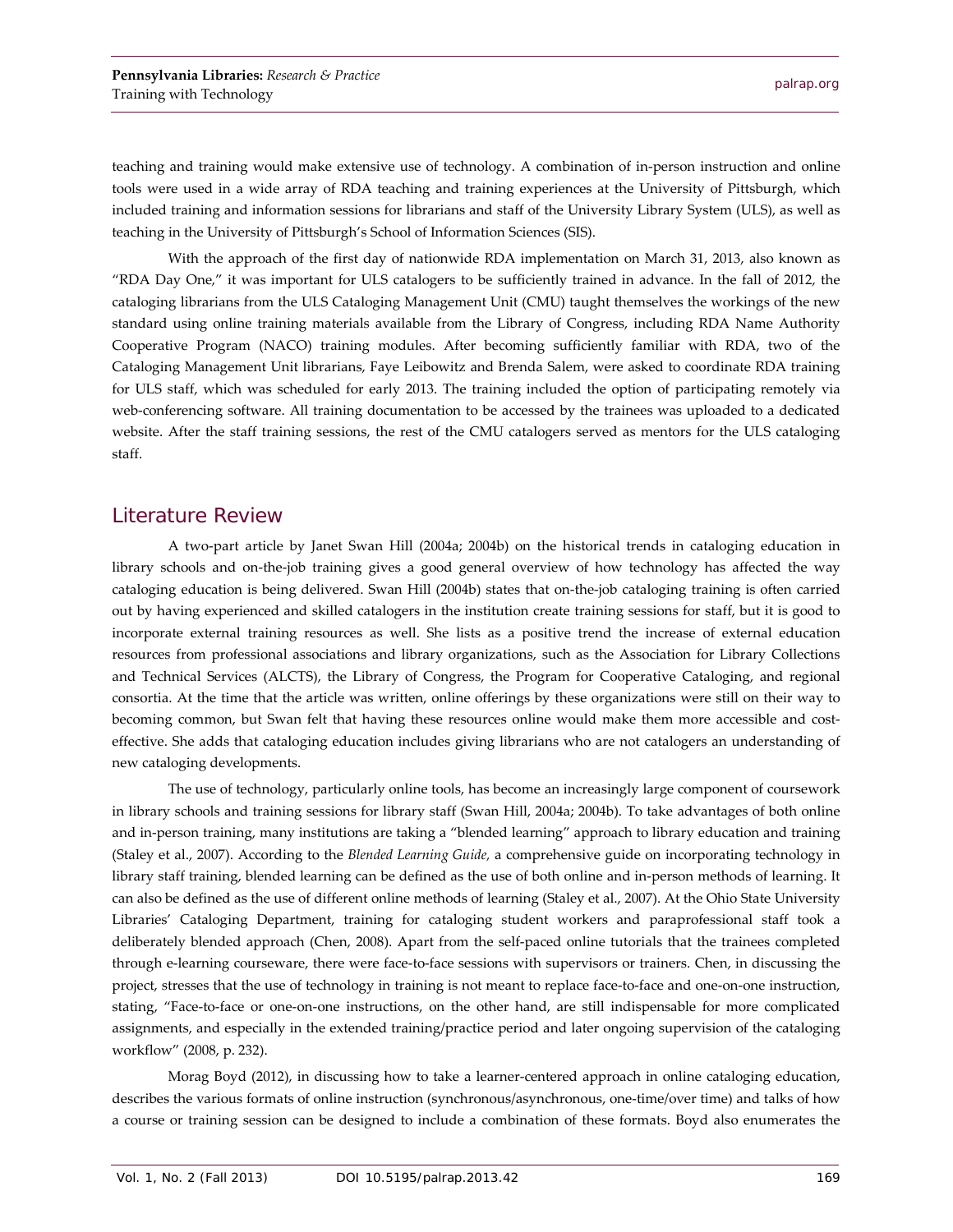various modes of online instruction (tutorials, webinars, and courses) and for what kinds of cataloging training situations they might work best. Moreover, Boyd talks of the importance of delivering content using a variety of media and tools to carry out learning objectives. The software used to deliver this content—such as course management, web-conferencing, or video capture software—may determine how the course is designed. When determining learning objectives and course design, it is also important to consider the participants' needs, learning styles, and prior knowledge of the subject being taught.

Focusing on heads of cataloging departments preparing for RDA, Hitchens and Symons (2009) outlined the ways that catalogers can self-train in order to be able to train staff in their departments to use RDA, if it were to be adopted nationwide. The recommendations included what content to cover and which modes of online delivery to use. In a follow-up to Hitchens and Symon's article, Sanner (2012) describes a survey given to heads of cataloging from 38 Association of Research Libraries (ARL) member institutions, asking them about the forms of RDA training they had taken, what they found useful, and what kind of training, in turn, they had given or were planning to give to their staff. In the results, it was found that the webinar<sup>2</sup> was the most common format heads of departments had used. The results also found the webinar to be the most helpful for learning about RDA (Sanner, 2012). In turn, the majority of cataloging department heads indicated that they have trained their department staff in RDA through inhouse group training sessions. In discussing the survey results, Sanner notes that some of the department heads did not plan to train their staff themselves, instead having other already-trained catalogers in their department or outside their institution carry out the training. She concludes that many institutions have followed the recommendations of Hitchens and Symons.

Many of the articles in the literature that specifically discuss online cataloging training, or even RDA training, only make passing references to the use of web-conferencing software, but some, such as Bross and Beck (2010; 2011), go into detail about their experiences using this mode of technology, listing their advantages and disadvantages. Other articles that do discuss the use of web-conferencing software at length are not specifically geared towards cataloging training but are nonetheless helpful in comparing the specific features found in the different brands of software. They also reveal the technical issues that come with web-conferencing software and list the recommendations for overcoming these issues and adapting to online training. Prior and Salter (2011) talk about the use of Elluminate Live at the University of Bath (UK) in various ways that included coursework and group work in professional development programs. Barnhart and Stanfield (2011) discuss their experience providing library instruction to distance learning students at the University of West Georgia using WIMBA web-conferencing software.

#### NACO Training at Pitt

During their own RDA self-training in the fall of 2012, the ULS CMU cataloging librarians had an opportunity to participate online, both asynchronously and synchronously, in Name Authority Cooperative Program (NACO) training to contribute new name authority records, following RDA rules, to the Library of Congress authority file. Participants were required to view a series of video modules as an introduction to the new rules and theoretical concepts. There were nine modules, some with multiple parts; many were accompanied by slides, quizzes, etc. The collective duration of the video modules was over four and one-half hours. <sup>3</sup>

After completing the modules, the participants were required to participate in two live webinars given by the Library of Congress. The webinars involved several institutions simultaneously, with not only the ULS catalogers participating but also a host of catalogers from other institutions. Synchronous online participation was enabled through the iCohere platform,<sup>4</sup> which works best in a presentation format (P. Frank, personal communication, September 20, 2012). The online setting allowed trainees to participate from the comforts of their own offices. All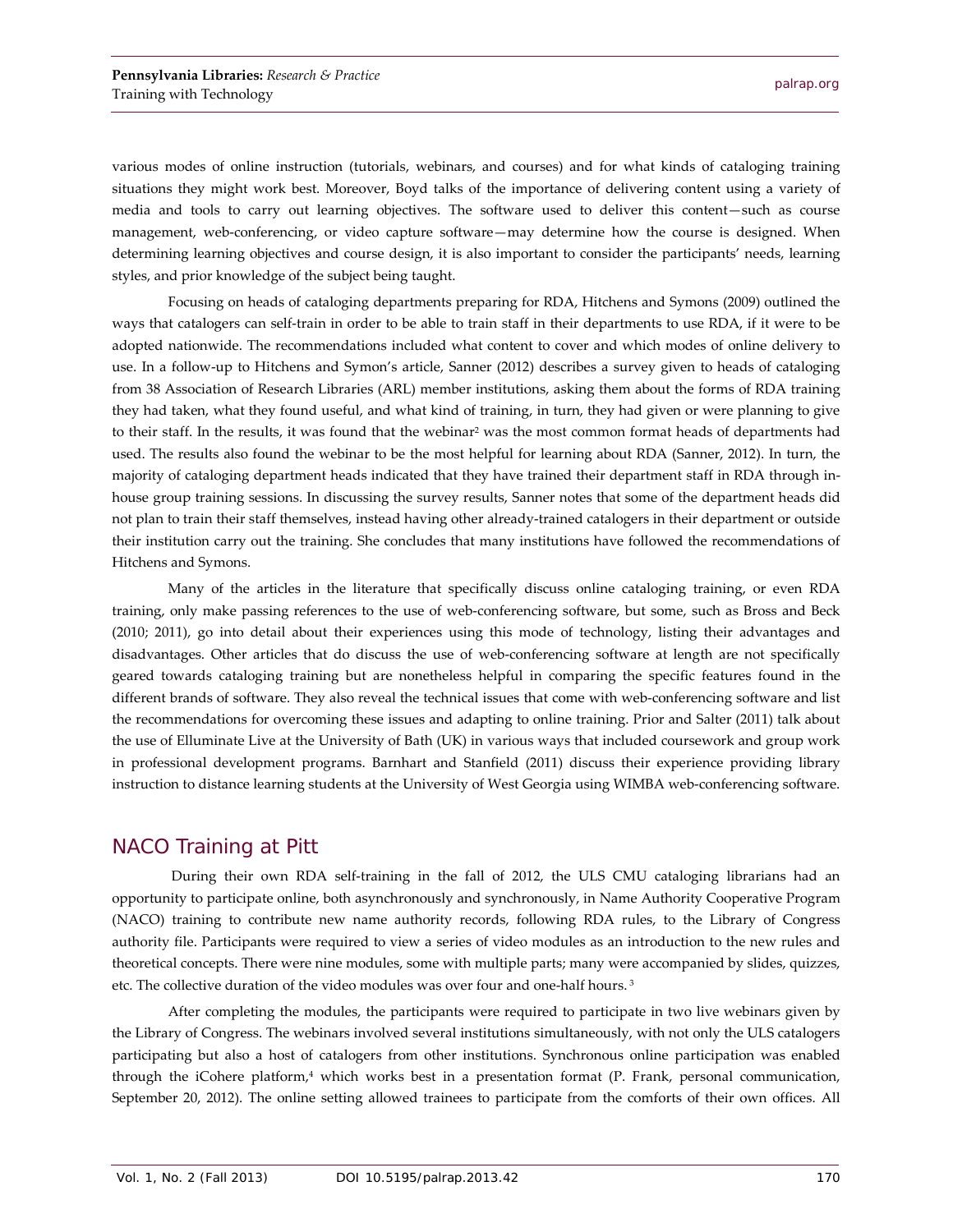participants were able to view what was being presented through the trainers' desktops, and instant messaging technology allowed participants to ask and answer questions and otherwise chat in real-time.

This differs greatly from previous models of NACO training. While past NACO training required attending multiple day-long sessions in person, RDA NACO training was entirely online, and this new paradigm offered greater flexibility for both trainers and trainees. Using webinars allowed participants to watch the video modules on their own schedules, letting them set their own pace to avoid fatigue and information overload. While in the old model, trainees probably benefited from real-life interaction with the trainers, the instant message chat technology was an acceptable substitute for in-person interaction. Overall, this new model of NACO training was considered successful by participants and granted appropriate levels of preparation in proceeding with authority work.

#### RDA Training for Staff

Preparing ULS staff to work comfortably and efficiently in RDA required trainers to make decisions about the information to be included in the training program. The concept of teaching, as in library school, implies a need for comprehensive coverage of theoretical and practical aspects of a topic with assessment through examinations and written essays. In contrast, the concept of training prioritizes a degree of instruction adequate to enable employees of an institution to meet current work environment standards, with assessment taking place through a job performance evaluation. ULS RDA training was an example of the latter, as the achievement of comprehensive RDA knowledge was not a practical objective for these sessions.

When incorporating information technology into the ULS RDA training sessions, two factors were taken into consideration. First of all, the physical location of the participants is spread out among several branch libraries both in and outside of Pittsburgh. Therefore, the option of remote participation through the use of conferencing software was deemed very important. The second thing to consider was that the training and the amount of information needed to become familiar with RDA would not be the same for everyone and depended on each person's job duties and past cataloging experience. However, the complexity of the RDA cataloging rules would make RDA training an ongoing commitment for both the cataloging librarians and the cataloging staff. Even with prior familiarity with the MARC format and prior cataloging experience, cataloging in RDA is something that cannot be taught in one session and requires much practice to simply become familiar with it. Therefore, a central online location for documentation that all participants could access regardless of physical location was considered very important for both the training sessions and for ongoing support in mastering RDA over time.

The RDA training sessions for staff took place during February and March of 2013. Two levels of RDA training were offered: one for catalogers and another for non-cataloging staff with responsibilities related to maintenance of bibliographic records. Furthermore, all sessions needed to be blended, that is, to be offered not only in an appropriate physical meeting space but also online. This model required the trainers to be flexible and respectful of various learning styles among trainees. Furthermore, the necessity of offering options for online learning required that resources, including presentations, examples, and reference sources, be made available electronically and that trainers be constantly mindful of the needs of both classroom and remote participants being trained simultaneously.

This dual training method presented other challenges to the trainers as well. The classroom setting allows trainers to feed off of visual cues from their trainees but with online training, one cannot be sure how well remote participants are receiving information. It would take much for communication to break down in an in-person classroom situation. However, technical difficulties can easily prevent remote participation or recording from taking place. Bad quality of sound transmission may prevent participants from being able to clearly understand what is being said and if online connectivity fails, those who are not physically at the training site will not be able to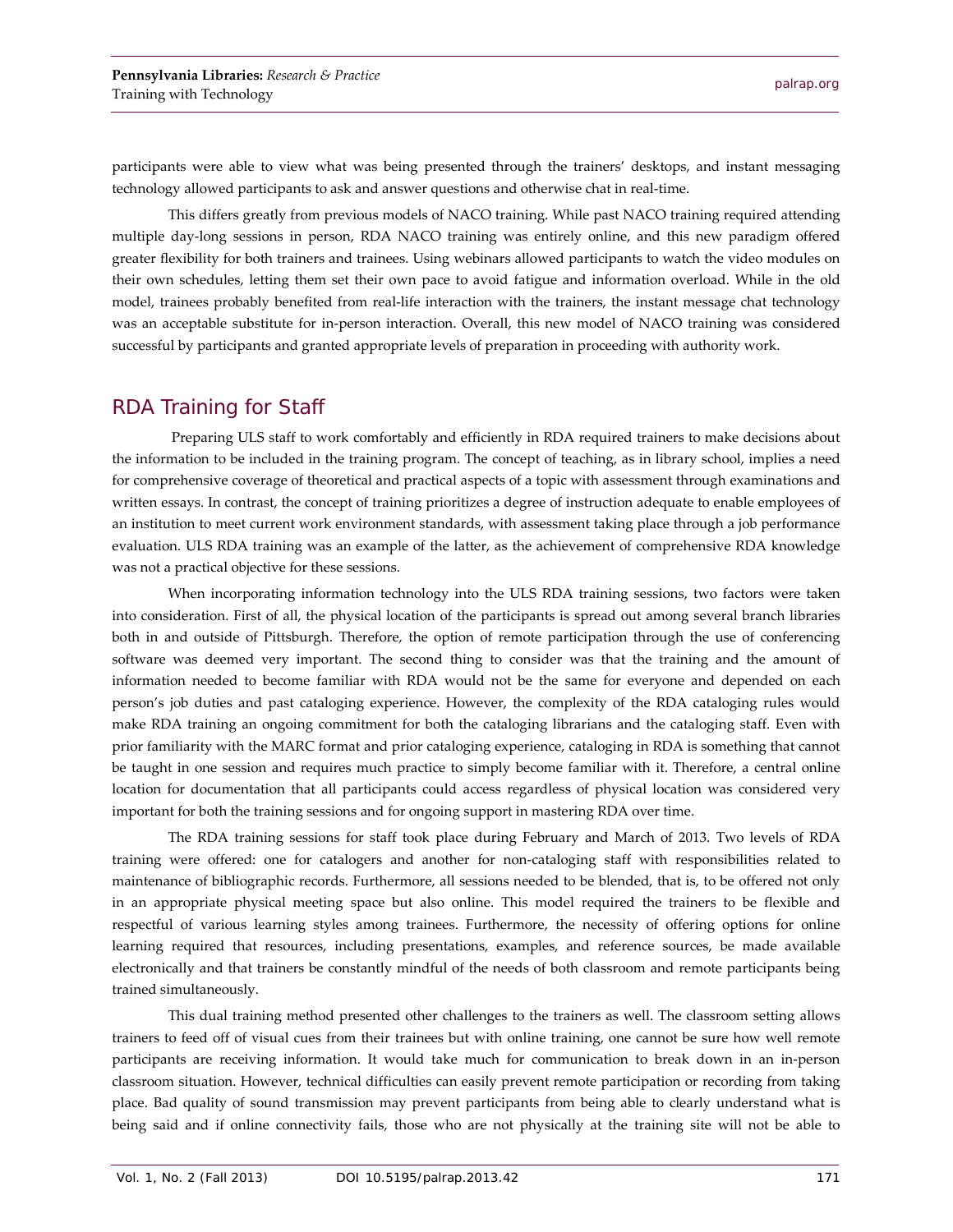participate at all. Barnhart and Stanfield (2011), on top of problems with the transmission of audio in WIMBA, cite the lack of nonverbal feedback from students, inherent in in-person teaching, as problematic in online instruction. Of the specific software issues that come with the use of Elluminate, Prior and Salter (2011) talk of problems with the transmission of sound, the lack of compatibility with certain web browsers, and the complex user interface that may be overwhelming to a person that is not technically savvy. On the other hand, online training can actually be beneficial for students who are shyer and reluctant to participate in an environment where they are surrounded by peers.

Because of the ease of commuting to the off-campus training site from the main campus and due to the importance of these hands-on sessions, most participants attended in person. However, the trainers did their best to accommodate remote participants by scanning portions of a book being cataloged as an exercise, by fielding questions from remote participants, and by sharing electronic documentation. In this case, while technology certainly enhanced the training in many ways, both trainers and trainees would have been hard-pressed to rely on it as a complete substitute for the traditional classroom training experience. However, the ULS RDA Training Site,<sup>5</sup> a Google Sites application functioning as an information portal and a collocation of the training presentations, has proven to be a valuable resource during the time of transition to RDA.

### ULS RDA Training Site

Many institutions have created a central online location for documentation of the various aspects of RDA training. These include links to outside resources on RDA, a place for discussion (such as a forum), and locally created documentation (such as examples used in the training sessions). Some institutions use free online services that allow the creation of wikis, blogs, and websites. In Nebraska, Casey Kralik, the Chair of the Technical Services Round Table (TSRT) of the Nebraska Library Association, created a statewide practice group in order to help libraries in Nebraska learn RDA and prepare for Day One. To do so, catalogers from all over the state had in-person monthly meetings and used a PB Works-created wiki<sup>6</sup> as a virtual location for documentation relating to the group's training. It was also used for discussion and was open to those who could not attend the in-person meetings (Gardner & Bernstein, 2012). Others, such as staff at the University of California, San Diego (2013), and Penn State (2013), created a webpage or a set of webpages related to RDA training that were incorporated into their respective library's main website. Some of these webpages are meant for self-paced training, some are meant to complement in-person training, and some can be used as both. The Library of Congress created a website<sup>7</sup> with training materials that other institutions have been able to incorporate in their learning and preparation for RDA, either as a way for catalogers to train themselves or as a complementary resource to local training. Hitchens and Symons (2009) recommend the creation of workflows in the RDA Toolkit for the self-training of cataloging librarians and for training other catalogers or students, in the case of LIS programs.

While in the ULS there already exists a "Behind the Scenes" Microsoft SharePoint site for staff to post and share documents and other information, the trainers felt that the site did not have the flexibility needed to design and create an online space suitable for trainees. The trainers also felt that a ULS site for RDA training documentation did not have to be restricted to ULS users. They wanted to organize the training resources and documentation with the ULS participants in mind, but they were open to the information being accessible to people beyond the ULS. In addition, the trainers wanted to be able to easily create an anonymous evaluation form in order to give participants a chance to give honest, constructive feedback. Therefore, the trainers decided to create a new space for training documentation.

Using, however, a complex content management system like Drupal or Wordpress to create a website would have been beyond the abilities and time constraints of the trainers. On the other hand, a website hosting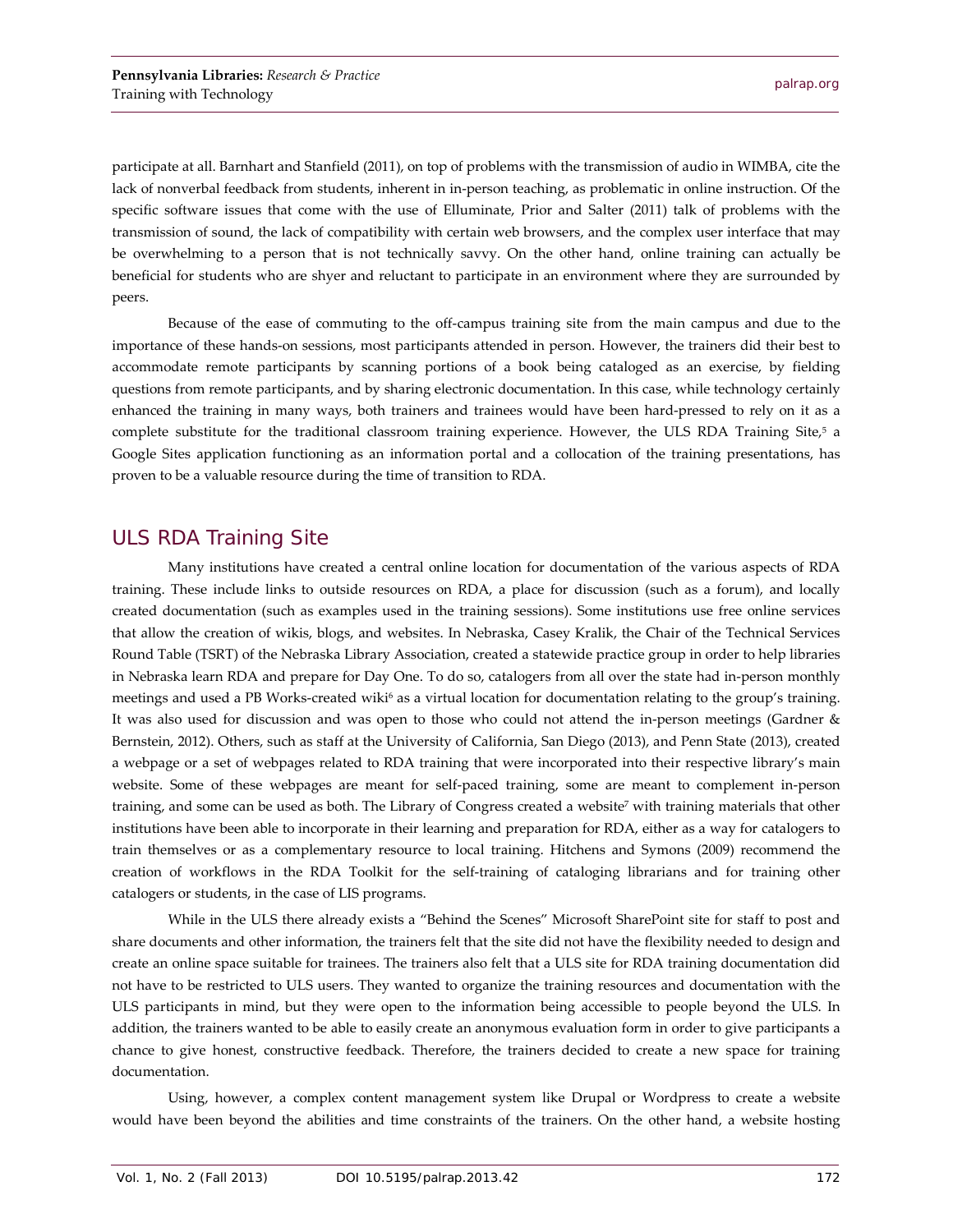service such as Google Sites<sup>8</sup> allows anyone to create simple websites without the knowledge of HTML (Google Sites Overview, 2011). Taking advantage of the features and functionality of Google Sites, website creators have the ability to easily upload files and customize their sites with calendars or polls. Uploading documents to the site or making modifications requires that the creators sign in to Google, but anyone can view the site and download documents without the need to sign in. Creating a training site using Google Sites was deemed the best choice for the needs of the trainers and participants because of its features and ease of use.

The ULS RDA Training Site was created with the help of Lisa Sisco, a student assistant who at the time was a library and information science graduate student in the University of Pittsburgh's School of Information Sciences. The site was divided into five major sections that covered the different aspects of RDA (see Figure 1). Many institutions nationwide were preparing for RDA Day One, so the trainers took advantage of the many excellent RDA training resources available online, such as those from the Library of Congress that had been used by the cataloging librarians for self-training. Links to these resources were posted to the site, as was local documentation created by the trainers. Trainer-created documentation included Word documents as well as PDFs of the PowerPoint presentations used in the sessions. Parts of a book and a spoken-word compact disc were digitized, and the images were converted to PDF for copy catalogers to use as examples for cataloging exercises. Other PDFs included scans of MARC records that had been used as examples in the training presentations. For those who do not catalog but work with MARC records, the site also features the "RDA in MARC" section that gives information on identifying RDA elements in MARC records.



#### Figure 1

*The ULS RDA Training site, which focuses on five different aspects of RDA, is available to both ULS and non-ULS users*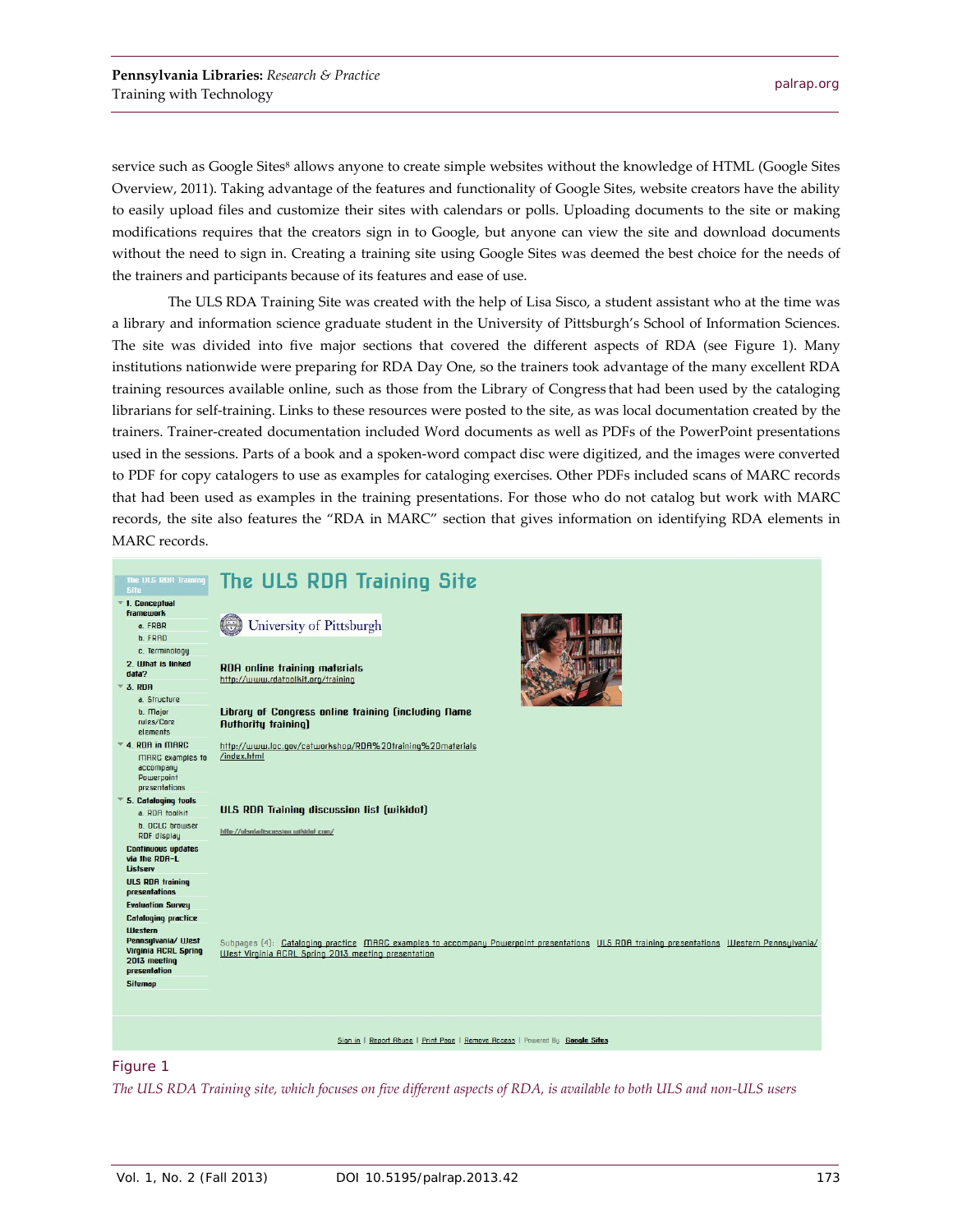For the website to be useful, it was important to make participants aware of the site throughout the training. Before each training session, an e-mail was sent out to the participants with a link to the ULS RDA Training Site and directions on how to download or print examples and documentation in preparation for class. During the sessions, the trainers directed participants to the website and showed them the resources within the site that would be available to them. Participants could view these and other resources during class.

# Using Web-Conferencing Technology

Remote participation for the RDA staff training was enabled through the use of WebEx, a web-based, online conferencing software that allows for sharing audio, video, and desktop programs. A meeting must be created on the web-based interface (see Figure 2) ahead of time and the link to it is sent to the participants. In order to hear the audio, participants can either call a number to listen in on the meeting through a telephone, or they can listen to the meeting audio on a computer using headphones or a headset with a microphone. There is also the option of recording WebEx sessions. While WebEx was at first mostly used at the ULS among faculty and staff for meetings and presentations, its value as a training tool became increasingly recognized. Several meetings had already been created at the ULS for Public Services staff training but our RDA training sessions marked the first time WebEx was used for Technical Services staff training. WebEx was already licensed and supported by the University of Pittsburgh, so it was the natural choice for allowing remote participation in the staff training sessions. The choice was also made to record all of our sessions so participants, including staff unable to attend the original sessions, would be able to review them at a later time. Recording the sessions would allow for asynchronous participation and, if deemed important, a historical record of the training. Having recordings can also serve as reference for the trainer to help plan future sessions.



#### Figure 2

*Remote participation for RDA staff training was enabled through the use of WebEx, a web-based, online conferencing software*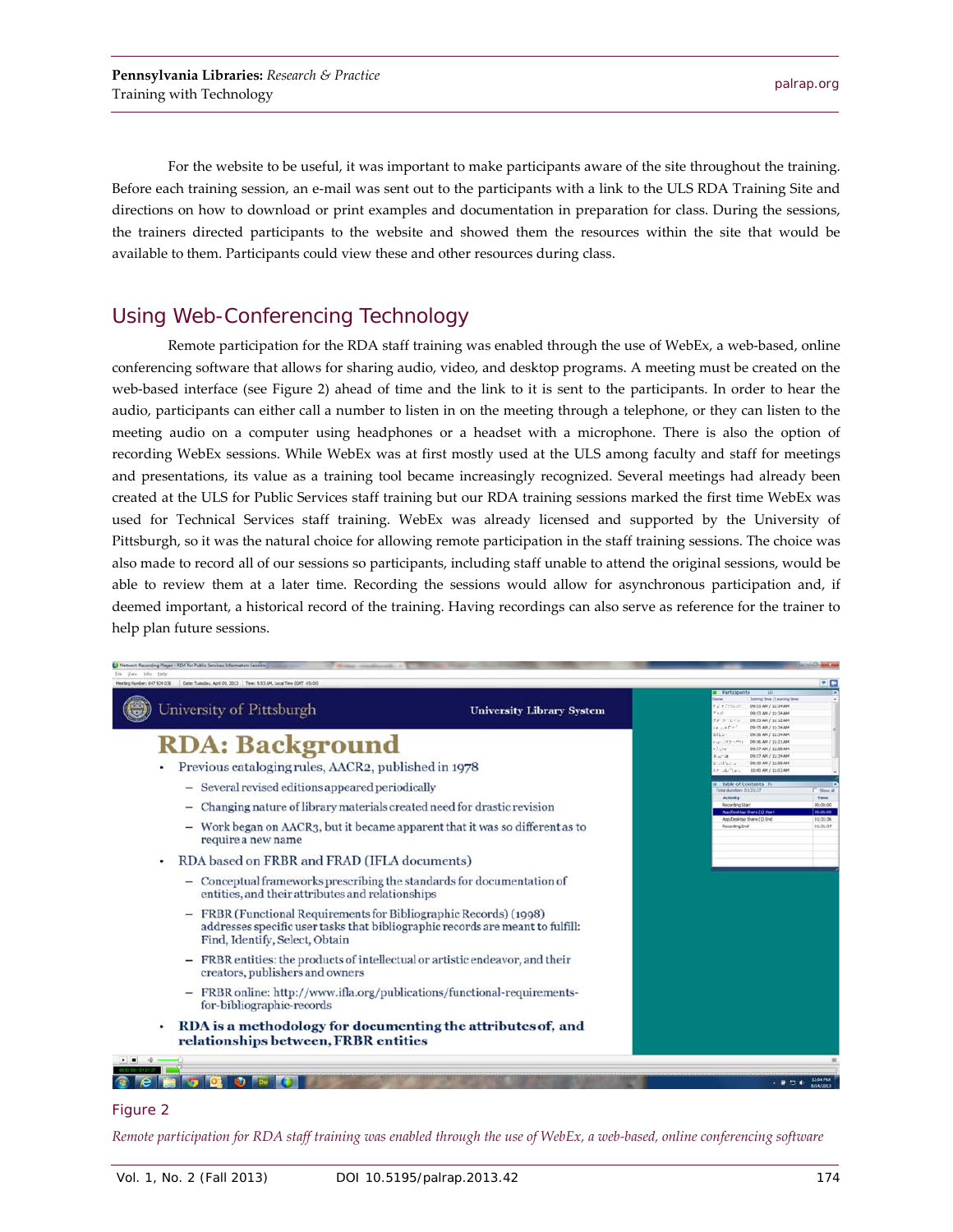To have WebEx training sessions function smoothly, a certain amount of preparation was needed. Since the trainers did not have the credentials to create meetings and were not completely familiar with the WebEx interface, they enlisted the help from staff in the ULS Information Technology Department, who held responsibility for creating and setting up meetings. The meeting creators were told how many sessions were planned, the time and dates of the sessions, and the locations. The meeting creators provided information on how to log into the online training, and the trainers shared this information with the trainees. The staff from Information Technology also made sure that the appropriate audiovisual equipment was available and set up in the designated room. Equipment included a screen and projector for the in-person participants and a conference phone to transmit audio to the WebEx participants.

On the day of the session, one of the ULS Information Technology staff members would open the meeting interface on the web browser, start recording, and monitor the meeting in case technical difficulties arose. As the trainers started the sessions, they would make sure to check the WebEx chat window to note who was participating remotely. They would also make sure to acknowledge WebEx participants and let them know they could ask questions either by speaking (if they had a microphone connected) or by typing their questions in the chat window. With WebEx's desktop sharing abilities, everything the trainers did on the computer screen could be seen by the remote participants. After the session ended, WebEx generated a link to the recording of the training session. This link was then shared with all participants.

Having the support of the ULS Information Technology Department was essential to having remote participation at all sessions, while at the same time, allowing the trainers to concentrate on the content of the training. Boyd (2012) emphasizes the value of an organization's technical support in online instruction, stating, "Administrative and technical staff from the sponsoring organization usually supports [the instructor's] work; for example, the staff may manage registration and resolve software problems. The successful instructor should draw on these resources, as resolving, for example, technical problems . . . is necessary but may become time-consuming" (p. 200). In addition to Boyd, Prior and Salter (2011) also stress the importance of having access to technical support staff, but in Barnhart and Stanfield's (2011) case, access to specialized staff was not an option because they did not have access to technical support staff during the evening, when their online library instruction classes were held, making necessary the dual role of "instructor and technician" (p. 63). Prior and Salter (2011) suggest making use of vendor and institutional support materials as a way to deal with issues such as setting up audio and navigating the oftenconfusing software interface. Both articles mention that the benefit of team teaching is being able to have at least one person deal with technical issues while the other person can concentrate on teaching the material (Prior & Salter, 2011; Barnhart & Stanfield, 2011).

The choices made for the kinds of information technology used for the ULS RDA training were based on the needs of the training participants, as well as on the time constraints and abilities of the organizers. These considerations, along with the support from the Information Technology staff, resulted in successful RDA training at the ULS for both the trainers and the trainees, as indicated in an online evaluation included in the website and completed by most participants.

## Evaluation

In the follow-up e-mail sent by the trainers after the sessions, a link to the anonymous evaluation form (see Appendix) on the site was included, along with a reminder to complete it. The evaluation included five questions about the training sessions that participants rated from 1-5 (5 being the highest). There were also two open-ended questions and a space for comments. After each session, the trainers accessed a spreadsheet on Google Docs that gathered the responses to the online evaluation form. This allowed the trainers to not only measure the success of the sessions in general and receive constructive feedback, but also to improve future training sessions by incorporating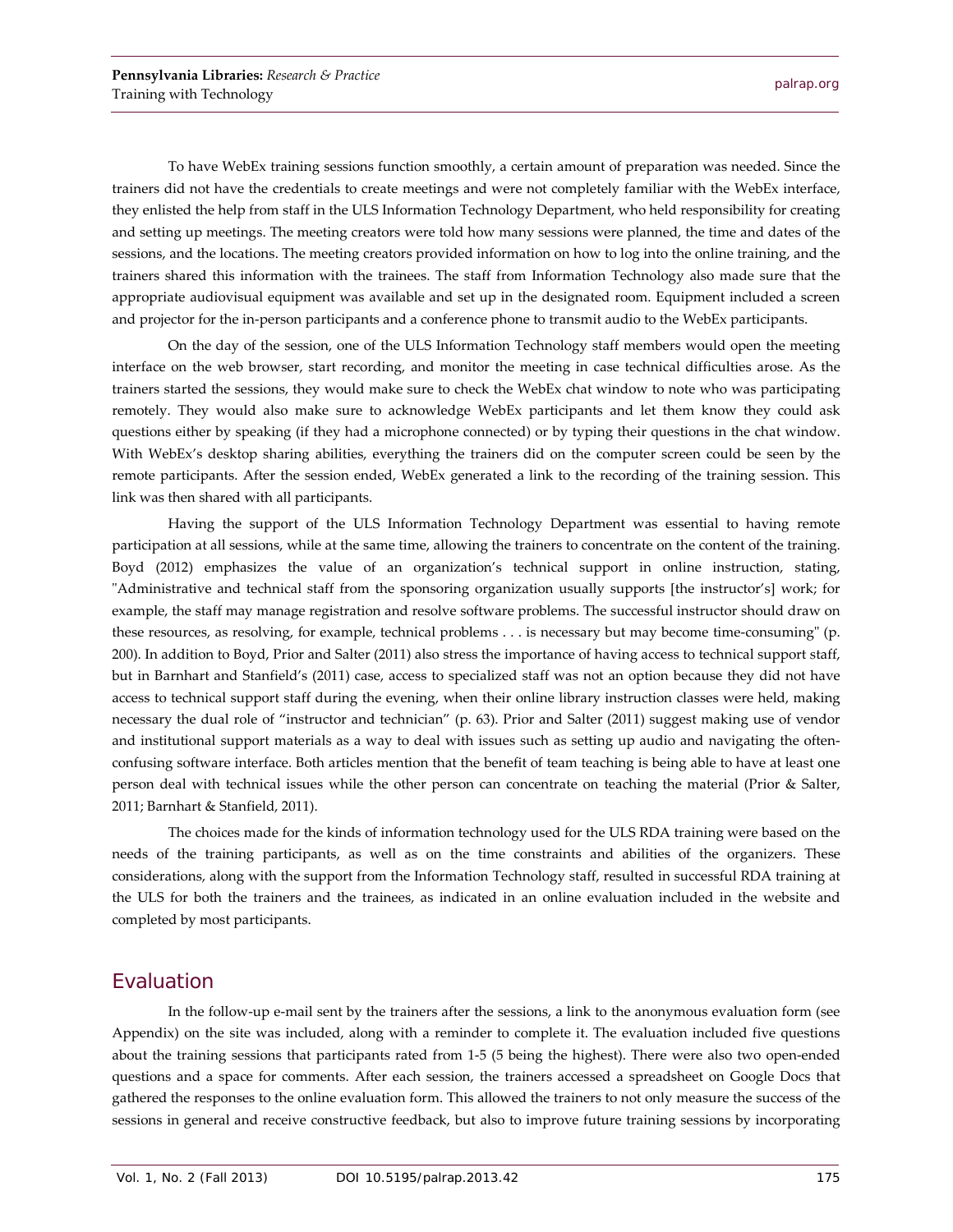suggested changes. The average rating for the five questions in the evaluation was 4 out of a possible 5. The evaluation did not include specific questions about the technology used in the training or about the experience participating remotely. There were no major criticisms from those who participated remotely and one participant commended the easy access to training materials through the website. In future cataloging training sessions, asking participants for feedback regarding the technology used and the experience of remote attendees would help the ULS trainers better determine the effectiveness and success of what is a large influence on the training experience.

## Future Access to Training Materials

RDA training at the ULS is an ongoing process. Thus, continued access to the training documentation was deemed important by the training organizers, which brought up questions about ensuring long-term access. Given unforeseen circumstances, ensuring that the documentation remains accessible requires that those organizing the training be proactive. This became apparent to the training organizers when it was announced that the University of Pittsburgh had decided to cease the use of WebEx for online conferencing throughout the institution as of May 1, 2013. With the help of the ULS Web Services Librarian, we had the links to the recordings posted on the "ULS Training" SharePoint site. However, due to the discontinuation of WebEx at Pitt, the recorded training sessions would eventually be inaccessible. Therefore, the files of the recordings were obtained from WebEx. In the future, the ULS Information Technology Department plans to convert the files to the Windows Media Player format (R. Hoover, personal communication, June 5, 2013).

The links and documentation on the ULS RDA Training site remain essentially the same, with the exception of a few updates. While it is easier to ensure that locally created documentation remains accessible, it is harder to control accessibility to the information maintained by other websites. While the links work for now, it is uncertain whether in the future, these websites will change location or disappear altogether. Unfortunately, the task of resolving dead web links has not been well supported by software tools, so maintaining links remains a laborintensive, time-consuming task (Morishima, Nakamizo, Iida, Sugimoto, & Kitagawa, 2009). One of the factors that was influential in choosing Google Sites to create the ULS RDA training website was easy data migration of site contents (Migrate data away from Google Apps, 2013)—even though Google has a long list of services they have ended (List of Google Products, 2013). This option makes it easier to save the site's information and structure and potentially reinstate it on another site hosting service.

# RDA in Library Schools

While professional literature on the subjects of cataloging education and distance education is plentiful, resources that discuss cataloging education for MLIS students in online distance education programs are less often found. There are precious few publications dealing with this subject in the RDA environment, due no doubt to the cataloging standard's relative newness. Early discussion of cataloging education in the online environment appeared in a 2002 issue of *Cataloging & Classification Quarterly*, in which Elaine Yontz (2002) enumerated advantages and disadvantages of distance education for cataloging and offered advice for the optimization of this mode of teaching. In the same issue, Harcourt and Neumeister (2002) discussed the role of mentoring in online cataloging education from the mentors' perspective while Aulik et al. (2002) discussed the role of mentoring in online cataloging education from the students' perspectives.

It is not until a special 2012 issue of *Cataloging & Classification Quarterly* that we find extensive discussion of issues surrounding distance education in cataloging. The special issue, entitled "Online Delivery of Cataloging and Classification Education and Instruction," includes a variety of perspectives on the subject and includes some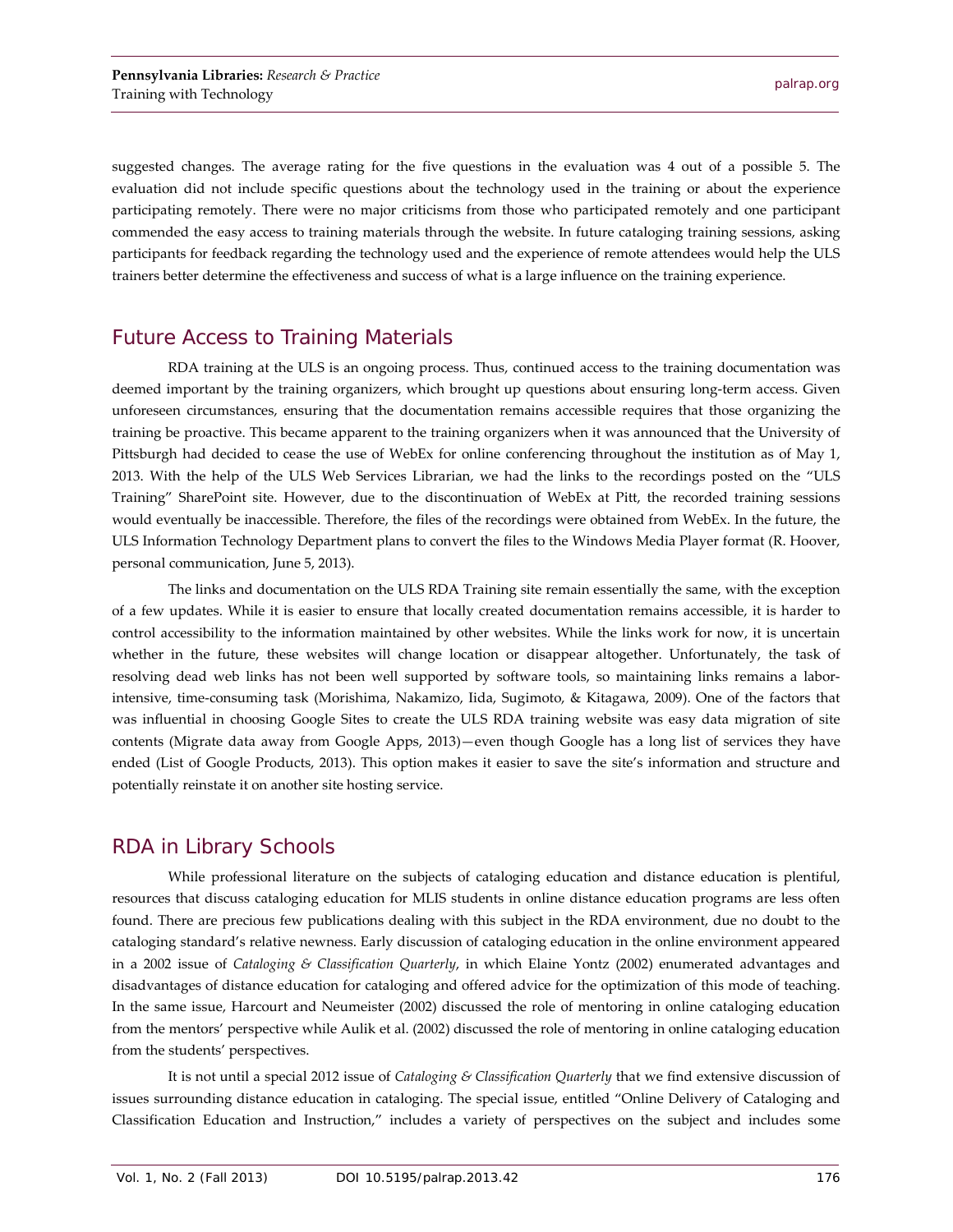consideration of RDA, as the special issue appeared at a time when libraries were beginning to prepare to transition away from *AACR2.* In his introduction, Robert L. Bothmann (2012) states his vision of the issue as "the beginning of a new body of literature addressing the delivery of cataloging and classification instruction in the online environment" (p. 90). Specific articles of interest include that of Heather Lea Moulaison (2012), who uses a case study of her experience at the University of Missouri to illustrate the potential for innovation in electronic cataloging education. Miller, Lee, Olson, and Smiraglia (2012) also present an exemplary case study from the University of Wisconsin-Milwaukee, which explicitly addresses the increasing attention demanded of cataloging instructors by RDA. La Barre, Roberto, and Leibowitz (2012) provide an account of their cataloging instruction in the pioneering distance education program at the School of Library and Information Science of the University of Illinois at Urbana-Champaign, with special attention paid to the differing experiences of synchronous and asynchronous teaching modes. Other articles by Douglas P. King (2012), Gretchen L. Hoffman (2012), and Lorraine F. Normore (2012) use instructors' personal experiences to provide valuable elucidation of important considerations for online cataloging instructors, such as the use of course management software, methods for maintaining quality control, and the use of student course evaluations and feedback. This special issue of *Cataloging & Classification Quarterly* fulfills Bothmann's vision, serving as a strong foundation for the body of published research.

# RDA Teaching and Information Session

In the spring of 2013, ULS cataloger Carlos Peña was asked by a professor from the University of Pittsburgh's School of Information Sciences (SIS) to deliver an introductory lecture on RDA in one of the core classes required for all SIS students. Like many of the courses offered in the school, it was a blended class, with some students attending in person and other students participating remotely by viewing digital recordings of classroom lectures and taking part in discussions and turning in assignments via Blackboard or Courseweb academic software. Prior experience teaching at SIS served as preparation for this teaching model.

It is open to debate whether this instructional paradigm is ideal for students. A great deal of recent scholarly literature has been devoted to questions related to the online, face-to-face, and blended modes of learning, and to some extent, effectiveness seems to vary among different instantiations of these modes.<sup>9</sup> Good feedback from the students and professor in the classroom—not explicit, but rather in the form of questions, reactions, and visible levels of attention—enhanced the lecturer's ability to adapt. However, since the distance learners can only watch recorded playbacks of the lectures or listen through streaming audio, their experience may not be as positive. Lecture styles tailored to the classroom do not necessarily work as well in a played-back recording. Alternately, a lecture designed to better fit the recorded delivery could cause classroom students' learning experience to suffer.

The lecture at the School of Information Sciences, as does most academic public speaking, relied on technology that has become so common as to almost be taken for granted, such as PowerPoint, e-mail (used for announcements and distributing follow-up information), and links to external websites for information, illustrations, examples, etc. With a subject like RDA, external websites are especially germane because nearly all the relevant information exists online.

All these forms of technology were employed in an RDA information session in the ULS for public services librarians and staff. This session, held in April 2013, was designed to prepare other non-cataloging library employees for changes related to RDA that they may encounter in their day-to-day work. Another goal of the session was to foster a discussion about how to deal with the public display of new RDA-related fields of information in bibliographic records in our online catalog. This session, held at Hillman Library on the University of Pittsburgh main campus, was well-attended by both librarians and other staff members. In order to enable remote participation from librarians at branch campuses, the session was transmitted via WebEx. Some of the instructional challenges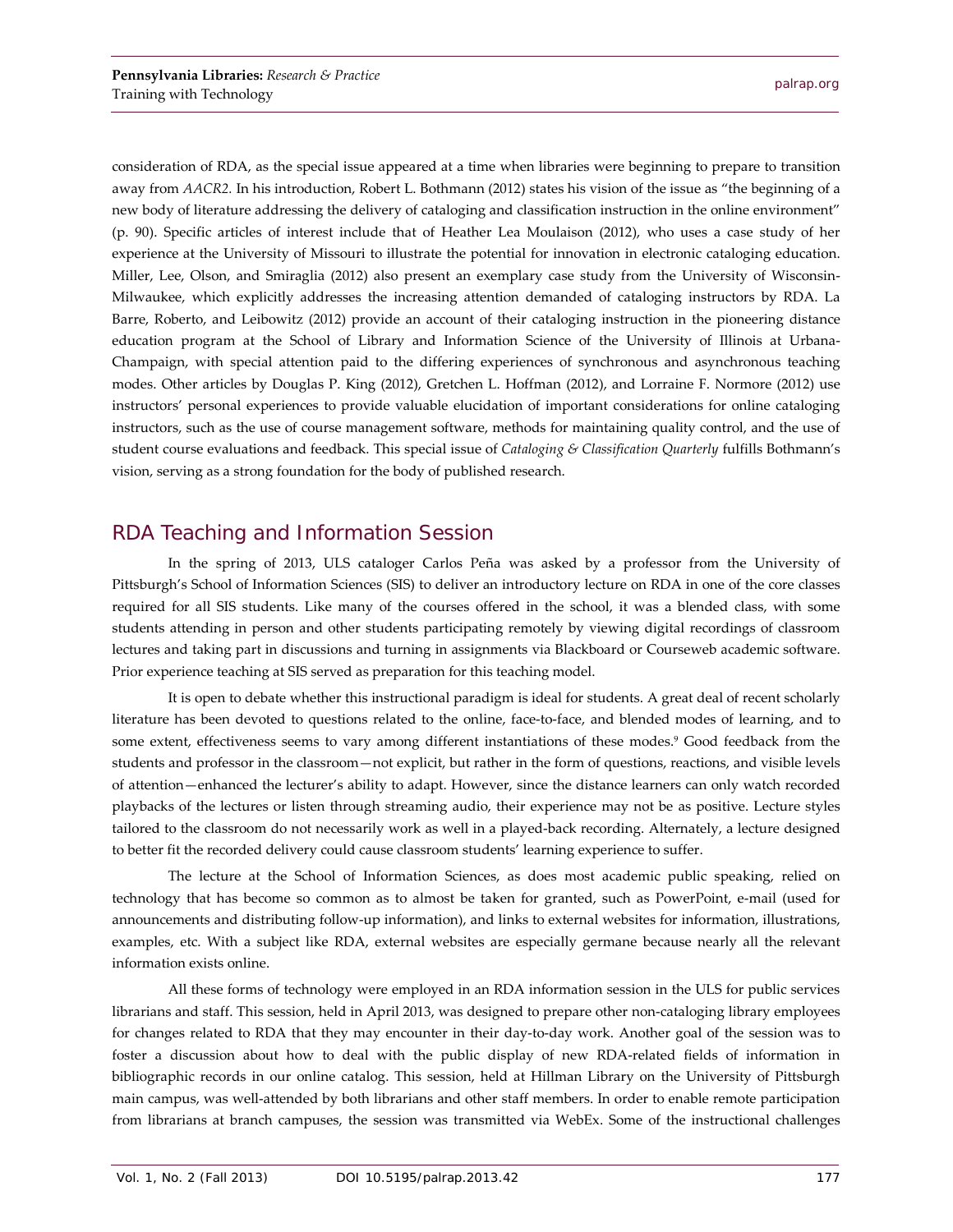encountered in these teaching and information sessions, such as the potential for technology failure and lack of nonverbal communication, are similar to those we experienced when conducting RDA training for the ULS.

### Conclusion

Experience in all these types of training and teaching illustrates the pervasiveness of technology and the extent to which we rely on it. As we move further into the digital information age, we will surely come to depend on it even more. Technology promises to enhance our teaching methods as well as the reach that we can extend to prospective learners. This is especially true, as we have seen, when used in fields of learning, such as cataloging with RDA, that are so fundamentally rooted in electronic media. Such enhancement is surely exciting, but we must keep in mind that the most effective solutions to problems we encounter in teaching will not always be necessarily based in the most current technology, and that regardless of technology we may or may not use, many of the primary objectives and values of our educational missions remain unchanged from earlier technological eras.

#### **Notes**

- <sup>1</sup> This article was developed from a presentation with the same title given by the authors in collaboration with Faye Leibowitz and Lisa Sisco at the Spring 2013 meeting of the Western Pennsylvania/West Virginia Chapter of ACRL (WPWVC ACRL).
- <sup>2</sup> A webinar is also known as a synchronous web conference (Staley et al., 2007).
- <sup>3</sup> The modules for the Library of Congress's *RDA in NACO Training for AACR2 Catalogers* are available online (www.loc.gov/catworkshop/courses/rda\_naco).
- <sup>4</sup> According to information on their website [\(www.icohere.com/service\\_government.htm\)](http://www.icohere.com/service_government.htm), iCohere is the online conferencing software used by a number of U.S. government agencies.
- <sup>5</sup> The *ULS RDA Training Site* can be viewed online [\(sites.google.com/site/rdatrainingpittsburghuls\)](https://sites.google.com/site/rdatrainingpittsburghuls/).
- <sup>6</sup> The Nebraska RDA Practice Group wiki can be viewed online [\(rdapractice.pbworks.com/w/page/50284619/FrontPage\)](http://rdapractice.pbworks.com/w/page/50284619/FrontPage).
- <sup>7</sup> The Library of Congress (LC) RDA Training Materials can be found online [\(www.loc.gov/catworkshop/](http://www.loc.gov/catworkshop/RDA%20training%20materials/LC%20RDA%20Training/LC%20RDA%20course%20table.html) [RDA%20training%20materials/LC%20RDA%20Training/LC%20RDA%20course%20table.html\)](http://www.loc.gov/catworkshop/RDA%20training%20materials/LC%20RDA%20Training/LC%20RDA%20course%20table.html).
- <sup>8</sup> There are other options for site creation that do not require knowledge of HTML. One that offers special support for educational sites is Weebly [\(education.weebly.com\)](http://education.weebly.com/).
- <sup>9</sup> See, for example, Halverson (2012) and Yukawa (2010). More recently, a special issue of *Internet and Higher Education* (Owston, Archer, Garrison, & Vaughan, 2013) was devoted entirely to blended learning policy and implementation.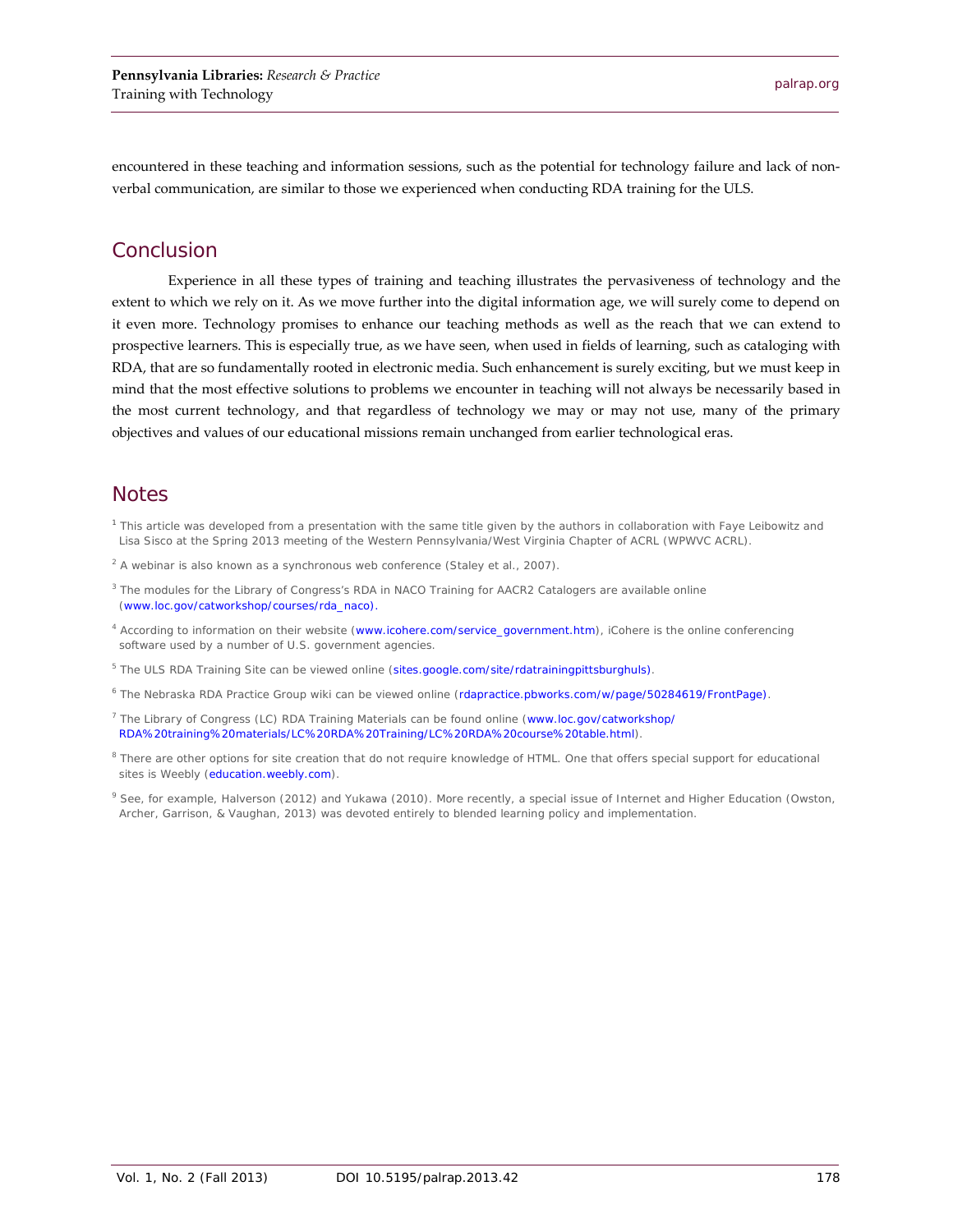#### **References**

- Aulik, J. L., Burt, H. A., Geeraedts, M., Gruby, E., Lee, B. M., Morgan, A., & O'Halloran, C. (2002). Online mentoring: A student experience at Dominican University. *Cataloging & Classification Quarterly, 34*(3), 289-292. doi[:10.1300/J104v34n03\\_02](http://dx.doi.org/10.1300/J104v34n03_02)
- Barnhart, A. C., & Stanfield, A. G. (2011). When coming to campus is not an option: Using web conferencing to deliver library instruction. *Reference Services Review, 39*(1), 58-65. doi[:10.1108/00907321111108114](http://dx.doi.org/10.1108/00907321111108114)
- Bothmann, R. L. (2012). Introduction. *Cataloging & Classification Quarterly, 50*(2-3), 89-93. doi[:10.1080/01639374.2012.655202](http://dx.doi.org/10.1080/01639374.2012.655202)
- Boyd, M. (2012). From the comfort of your office: Facilitating learner-centered continuing education in the online environment. *Cataloging & Classification Quarterly, 50*(2-3), 189-203. doi[:10.1080/01639374.2011.651195](http://dx.doi.org/10.1080/01639374.2011.651195)
- Bross, V., & Beck, M. (2010). Catalogers in (cyber)space: Glimpses into the Starship's log of two online trainers. *Serials Review, 36*(1), 35-36. doi[:10.1016/j.serrev.2009.11.001](http://dx.doi.org/10.1016/j.serrev.2009.11.001)
- Bross, V., & Beck, M. (2011). Like a haven in the shifting economic sands: Making the most of web conferencing tools. *Serials Librarian, 60*(1-4), 203-205. doi[:10.1080/0361526X.2011.556035](http://dx.doi.org/10.1080/0361526X.2011.556035)
- Chen, S. (2008). Empowering student assistants in the cataloging department through innovative training: The E-Learning Courseware for Basic Cataloging (ECBC) Project. *Cataloging & Classification Quarterly, 46*(2), 221-234. doi[:10.1080/01639370802177646](http://dx.doi.org/10.1080/01639370802177646)
- Gardner, S. A., & Bernstein, R. (2012, September 27). RDA: Preparing for the change together. *Library Journal*. Retrieved from <http://lj.libraryjournal.com/2012/09/managing-libraries/rda-preparing-for-the-change-together-backtalk/>

*Google Sites Overview*. (2011). Retrieved August 8, 2013, from Google Sites:<https://www.google.com/sites/overview.html>

- Halverson, L. R., Graham, C. R., Spring, K. J., & Drysdale, J. S. (2012). An analysis of high impact scholarship and publication trends in blended learning. *Distance Education, 33*(3), 381-413. doi[:10.1080/01587919.2012.723166](http://dx.doi.org/10.1080/01587919.2012.723166)
- Harcourt, K., & Neumeister, S. M. (2002). Online distance learning with cataloging mentors: The mentor's viewpoint. *Cataloging & Classification Quarterly, 34*(3), 293-298. doi[:10.1300/J104v34n03\\_03](http://dx.doi.org/10.1300/J104v34n03_03)
- Hitchens, A., & Symons, E. (2009). Preparing catalogers for RDA training. *Cataloging & Classification Quarterly, 47*(8), 691-707. doi[:10.1080/01639370903203234](http://dx.doi.org/10.1080/01639370903203234)
- Hoffman, G. L. (2012). Using the Quality Matters rubric to improve online cataloging courses. *Cataloging & Classification Quarterly, 50*(2-3), 158-171. doi[:10.1080/01639374.2011.651194](http://dx.doi.org/10.1080/01639374.2011.651194)
- King, D. P. (2012). One practitioner's perspective on online cataloging education. *Cataloging & Classification Quarterly, 50*(2-3), 144-157. doi[:10.1080/01639374.2011.654383](http://dx.doi.org/10.1080/01639374.2011.654383)
- La Barre, K., Roberto, K. R., & Leibowitz, F. (2012). The common gaze: Conversations with cataloging instructors about teaching online at the Graduate School of Library and Information Science, University of Illinois at Urbana-Champaign. *Cataloging & Classification Quarterly, 50*(2-3), 127-143. doi[:10.1080/01639374.2011.650840](http://dx.doi.org/10.1080/01639374.2011.650840)
- *List of Google Products*. (2013, August 10). Retrieved August 13, 2013, from [http://en.wikipedia.org/wiki/](http://en.wikipedia.org/wiki/List_of_Google_products#Discontinued_products_and_services) [List\\_of\\_Google\\_products#Discontinued\\_products\\_and\\_services](http://en.wikipedia.org/wiki/List_of_Google_products#Discontinued_products_and_services)
- *Migrate data away from Google Apps*. (2013). Retrieved August 13, 2013, from Google Apps Documentation and Support: <http://support.google.com/a/bin/answer.py?hl=en&answer=100458>
- Miller, S. J., Lee, H.-L., Olson, H. A., & Smiraglia, R. P. (2012). Online cataloging education at the University of Wisconsin– Milwaukee. *Cataloging & Classification Quarterly, 50*(2-3), 110-126. doi[:10.1080/01639374.2011.651193](http://dx.doi.org/10.1080/01639374.2011.651193)
- Morishima, A., Nakamizo, A., Iida, T., Sugimoto, S., & Kitagawa, H. (2009). Bringing your dead links back to life: a comprehensive approach and lessons learned. *Proceedings of the 20th ACM Conference on Hypertext and Hypermedia-HT '09*, 15-24. doi[:10.1145/1557914.1557921](http://dx.doi.org/10.1145/1557914.1557921)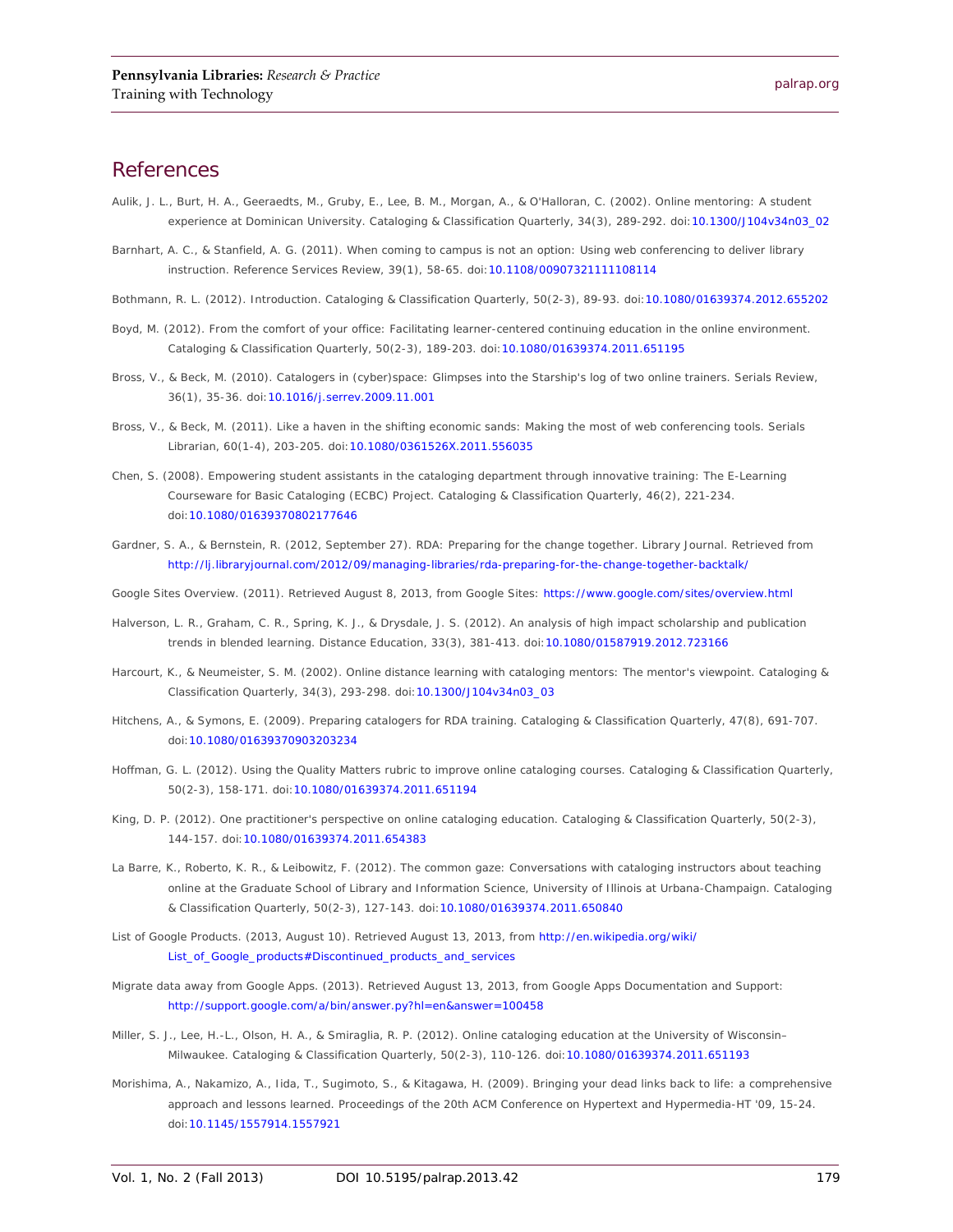- Moulaison, H. L. (2012). A new cataloging curriculum in a time of innovation: Exploring a modular approach to online delivery. *Cataloging & Classification Quarterly, 50*(2-3), 94-109. doi[:10.1080/01639374.2011.653096](http://dx.doi.org/10.1080/01639374.2011.653096)
- Normore, L. F. (2012). "Here be Dragons": A wayfinding approach to teaching cataloguing. *Cataloging & Classification Quarterly, 50*(2-3), 172-188. doi[:10.1080/01639374.2011.651192](http://dx.doi.org/10.1080/01639374.2011.651192)
- Owston, R., Archer, W., Garrison, R., & Vaughan, N. (Eds.). (2013, July). Blended learning in higher education: Policy and implementation issues [Special Issue]. *The Internet and Higher Education, 18*, 1-68. Retrieved from <http://www.sciencedirect.com/science/journal/10967516/18>
- Pennsylvania State University Libraries, Cataloging and Metadata Services. (2013, September 5). *Resource Description and Access (RDA)*. Retrieved September 26, 2013, from<http://www.libraries.psu.edu/psul/cataloging/catref/rda.html>
- Prior, J., & Salter, M. (2011, July 4). Piloting web conferencing software: Experiences and challenges. *Ariadne* (67). Retrieved from <http://www.ariadne.ac.uk/print/issue67/prior-salter>
- Sanner, E. M. (2012). Preliminary training for RDA: A survey of cataloging department heads. *Journal of Library Metadata, 12*(2-3), 213-241. doi[:10.1080/19386389.2012.699845](http://dx.doi.org/10.1080/19386389.2012.699845)
- Staley, L., Van Noord, R., Gutsche, B., Hillman, L., Kellison, E., & Musselman, D. (2007). *Blended learning guide*. OCLC Online Computer Library Center. Retrieved from [http://www.webjunction.org/content/dam/WebJunction/Documents/](http://www.webjunction.org/content/dam/WebJunction/Documents/webJunction/Blended-Learning-Guide.pdf) [webJunction/Blended-Learning-Guide.pdf](http://www.webjunction.org/content/dam/WebJunction/Documents/webJunction/Blended-Learning-Guide.pdf)
- Swan Hill, J. (2004a). Education and training of catalogers: Obsolete? Disappeared? Transformed? Part I. *Technicalities, 24*(1), 1,10-15.
- Swan Hill, J. (2004b). Education and training of catalogers: Obsolete? Disappeared? Transformed? Part II. *Technicalities, 24*(2), 1, 9-13.
- University of California San Diego. (2013). *FRBR and RDA Training at UCSD: Documentation*. Retrieved September 26, 2013, from The Library: TPOT:<http://tpot.ucsd.edu/cataloging-resources/training-resources/frbr-rda-ucsd-documentation.html>
- Yontz, E. (2002). When donkeys fly: Distance education for cataloging. *Cataloging & Classification Quarterly, 34*(3), 299-310. doi[:10.1300/J104v34n03\\_04](http://dx.doi.org/10.1300/J104v34n03_04)
- Yukawa, J. (2010). Communities of practice for blended learning: Toward an integrated model for LIS education. *Journal of Education for Library & Information Science, 51*(2), 54-75.